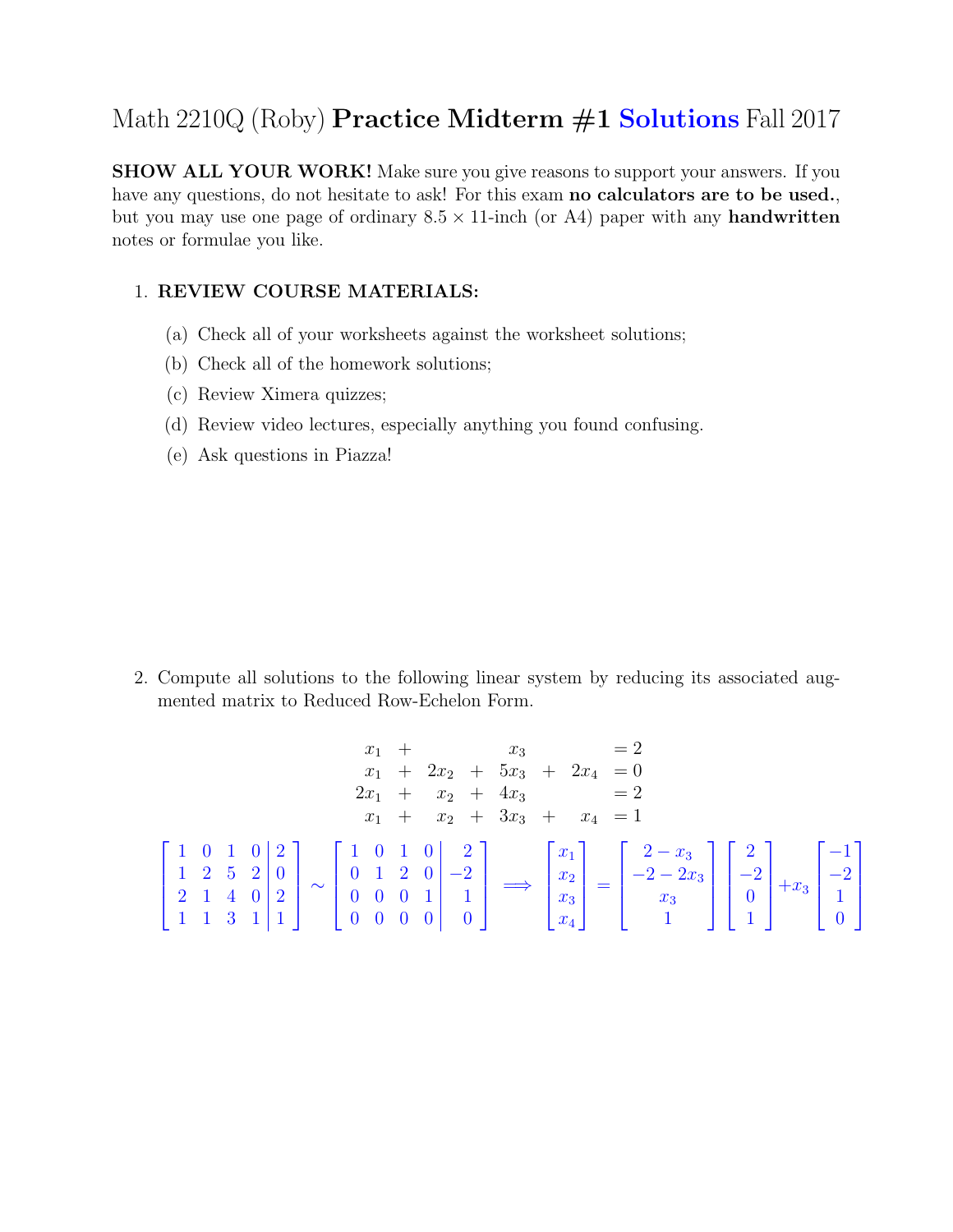3. Let  $v_1 =$  $\lceil$  $\overline{1}$ 1 2 3 1 | and  $\mathbf{v}_2$  =  $\sqrt{ }$  $\overline{1}$ 2 −2 1 1 . Write each of the following vectors as a linear combination of  $v_1$  and  $v_2$ , or show that this cannot be done.

(a) 
$$
\begin{bmatrix} -2 \\ 14 \\ 9 \end{bmatrix}
$$
 (b)  $\begin{bmatrix} 10 \\ 4 \\ 1 \end{bmatrix}$ 

(a) Row reduce as follows:

(b)

$$
\begin{bmatrix} 1 & 2 & -2 \ 2 & -2 & 14 \ 3 & 1 & 9 \end{bmatrix} \sim \begin{bmatrix} 1 & 0 & 4 \ 0 & 1 & -3 \ 0 & 0 & 0 \end{bmatrix} \implies \begin{bmatrix} -2 \ 14 \ 9 \end{bmatrix} = 4 \cdot \begin{bmatrix} 1 \ 2 \ 3 \end{bmatrix} - 3 \cdot \begin{bmatrix} 2 \ -2 \ 1 \end{bmatrix}
$$

$$
\begin{bmatrix} 1 & 2 & 10 \\ 2 & -2 & 4 \\ 3 & 1 & 1 \end{bmatrix} \sim \begin{bmatrix} 1 & 2 & 10 \\ 0 & 1 & 8/3 \\ 0 & 1 & 29/5 \end{bmatrix}
$$

which is inconsistent, so no solution.

4. Let  $T: \mathbb{R}^2 \to \mathbb{R}^3$  be the transformation defined by  $T\begin{bmatrix} x \\ y \end{bmatrix}$  $\hat{y}$ 1 =  $\sqrt{ }$  $\overline{1}$  $2x + y$  $x - 3y$  $x + xy$ 1  $\Big\vert \cdot \text{ Is } T \text{ a linear}$ transformation or not? Give a complete and careful explanation.

We compute  $T$  $\lceil 1 \rceil$ 1 1 =  $\lceil$  $\mathbf{I}$ 3 −2 2 1 while  $T$  $\lceil 2 \rceil$ 2 1 =  $\sqrt{ }$  $\mathbf{I}$ 6 −4 6 1  $\neq 2 \cdot T$  $\lceil 1 \rceil$ 1 1 , so  $T$  is not linear.

- 5. Perform the indicated matrix operations, where  $A =$  $\begin{bmatrix} -1 & 2 \\ 1 & 3 \end{bmatrix}$ ,  $B =$  $\begin{bmatrix} -1 & 0 & 4 \\ 2 & 1 & 0 \end{bmatrix}$  $C = \begin{bmatrix} 2 & 4 & -1 \end{bmatrix}$ , and  $D = \begin{bmatrix} -2 & -3 \end{bmatrix}$ . If any operation is not possible, explain why.
	- a)  $A^2 \begin{bmatrix} 3 & 4 \\ 2 & 11 \end{bmatrix}$ b)  $B^T A$  $\lceil$  $\mathbf{I}$ 3 4 1 3 −4 8 1 c)  $DAB \begin{bmatrix} -25 & -13 & -4 \end{bmatrix}$ d) BC Incompatible dimensions:  $2 \times 3$  and  $1 \times 3$ . e)  $D^3$  Ditto:  $1 \times 3$  and  $1 \times 3$ .
- 6. Let R be the linear transformation on two-dimensional real vectors that multiplies the vector components by 2. Let S be the linear tranformation which projects vectors onto the first coordinate (i.e., the x-axis). Let  $T$  be the linear transformation which rotates a vector by  $\pi/2$  radians.

a) Write a matrix for the composite linear tranformation which performs R, then S, then T (in that order)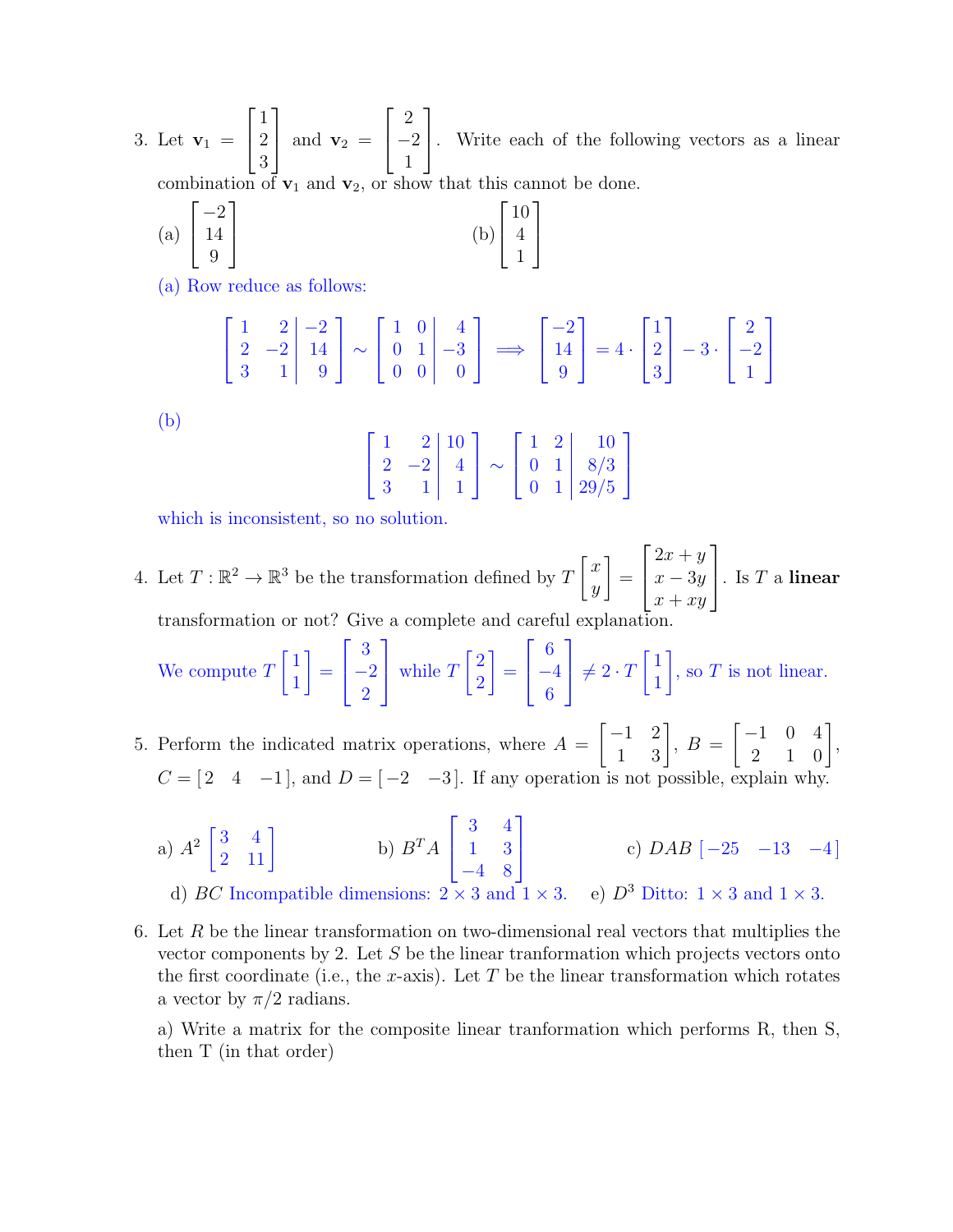For each transformation, compute its action on the standard basis  $e_1$  =  $\lceil 1 \rceil$  $\boldsymbol{0}$ 1 and  $e_2 =$  $\sqrt{0}$ 1 1 , and write the images as the columns of the matrix. This leads to

$$
R = \begin{bmatrix} 2 & 0 \\ 0 & 2 \end{bmatrix}, \quad S = \begin{bmatrix} 1 & 0 \\ 0 & 0 \end{bmatrix}, \quad \text{ and } T = \begin{bmatrix} 0 & -1 \\ 1 & 0 \end{bmatrix} \implies TSR = \begin{bmatrix} 0 & 0 \\ 2 & 0 \end{bmatrix}.
$$

b) Use your answer to the previous part to compute the image of the vector  $\mathbf{u} =$  $\lceil -3 \rceil$ 4 1 under this composite tranformation.

One easily computes that  $TSR**u**$  =  $\begin{bmatrix} 0 \end{bmatrix}$ −6 1 . Or one can apply each transformation in turn (just based on its geometrical description, if you like) to  $\mathbf{u}$ , getting  $R\mathbf{u} =$  $\lceil -6 \rceil$ 8 1 ,  $SR$ **u** =  $\lceil -6 \rceil$  $\overline{0}$ 1 , etc.

c) Is the composite transformation injective (one-to-one)? You may give your answer in clear English if you feel that no calculation is necessary.

No. One convincing argument is to note that if  $v =$  $\lceil -3 \rceil$ 1 1 , then  $TSR**v** =$  $\lceil -6 \rceil$  $\boldsymbol{0}$ 1 =  $TSRu$ . Or you could state that since the transformation S always zeroes out the second coordinate of any vector, that the image of any vector only depends on its first coordinate.

- 7. For each statement below indicate whether it is true or false, and give reasons to support your answer. To show something is false, usually it is best to give a specific simple counterexample. Extra credit for "salvaging" false statements to make them correct.
	- (a) A homogeneous system of equations can be inconsistent. False. The zero vector is always a solution.
	- (b) The columns of the standard matrix for a linear transformation T from  $\mathbb{R}^n$  to  $\mathbb{R}^m$ are the images of the columns of the  $n \times n$  identity matrix under T. True, See Theorem 10 in Section 1.9.
	- (c) If A and B are matrices such that both products  $AB$  and  $BA$  are defined, then A and B must be square matrices of the same size.

False. Let  $A =$  $\begin{bmatrix} 1 & 0 & 0 \\ 0 & 1 & 0 \end{bmatrix}$  and  $B =$  $\lceil$  $\mathbf{I}$ 1 0 0 1 0 0 1  $\left| \cdot \right|$ . Then *AB* and *BA* are both

defined, since either way the number of columns in the first factor equals the number of rows in the second. (Note that the entries are irrelevant here; only the dimensions matter.)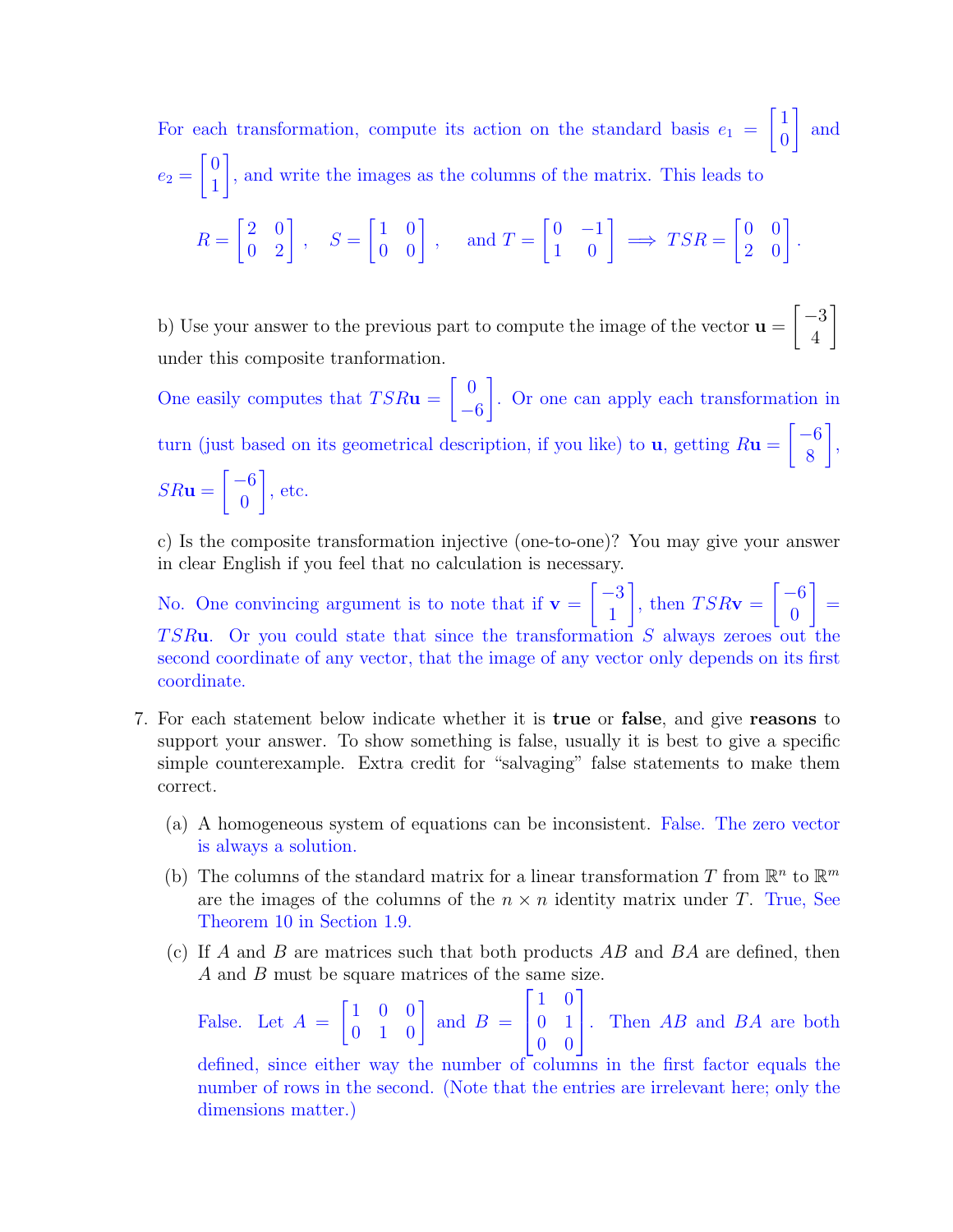- (d) If A, B, and C are matrices such that  $AB = AC$ , then  $B = C$ . False. Let A  $\begin{bmatrix} 1 & 0 \\ 0 & 0 \end{bmatrix}$ ,  $B =$  $\begin{bmatrix} 1 & 2 \\ 3 & 4 \end{bmatrix}$ , and  $C =$  $\begin{bmatrix} 1 & 2 \\ 5 & 6 \end{bmatrix}$ . Then  $AB = AC =$  $\begin{bmatrix} 1 & 2 \\ 0 & 0 \end{bmatrix}$ , but  $B \neq C$ .
- (e) If T is a linear transformation, then  $T(\mathbf{0}) = \mathbf{0}$ . True. See proof in text.
- (f) If two vectors in  $\mathbb{R}^n$  are linearly dependent, then they both lie on the same line through the origin.

True. Let  $c\mathbf{v} + d\mathbf{w} = 0$ , where **v**, **w** are vectors and  $c, d \in \mathbb{R}$  are not both zero; WLOG (without loss of generality) say  $d \neq 0$ . Then we can write  $\mathbf{w} = \frac{-c}{d}$  $\frac{-c}{d}$ **v**, so **w** is a scalar multiple of v, and must lie on the line through v and the origin. (In the special case that  $\mathbf{v} = 0$ , then  $\mathbf{w} = 0$  as well, and the statement clearly holds.)

- 8. Compute the inverse of each of the following matrices (if they exist). Show your work. (If you use a special formula, state the formula before applying it.) If an inverse does not exist, explain clearly why.
	- a)  $\begin{bmatrix} 1 & 6 \\ -1 & 2 \end{bmatrix}$ b)  $\sqrt{ }$  $\overline{1}$ 1 2 0 0 4 1 1 2 1 1 c)  $\lceil$  $\overline{1}$ 1 2 3 0 1 2 −1 0 1 1  $\overline{a}$

(a) By the formula for inverting a  $2 \times 2$  matrix, we get

$$
\begin{bmatrix} a & b \\ c & d \end{bmatrix}^{-1} = \frac{1}{ad - bc} \begin{bmatrix} d & -b \\ -c & a \end{bmatrix} = \frac{1}{2 - (-6)} \begin{bmatrix} 2 & -6 \\ 1 & 1 \end{bmatrix} = \begin{bmatrix} 1/4 & -3/4 \\ 1/8 & 1/8 \end{bmatrix}.
$$
  
b) 
$$
\begin{bmatrix} \frac{1}{2} & -\frac{1}{2} & \frac{1}{2} \\ \frac{1}{4} & \frac{1}{4} & -\frac{1}{4} \\ -1 & 0 & 1 \end{bmatrix}
$$
  
c) DNE.

9. Show that if a product of two  $n \times n$  matrices AB is invertible, then so is A.

If AB is invertible, then  $\exists$  a matrix W s.t.  $(AB)W = I \implies A(BW) = I$  by associativity. Hence  $(BW)$  is a right inverse for A, so by IMT, A is invertible.

Note that  $A =$  $\begin{bmatrix} 1 & 0 & 0 \\ 0 & 1 & 0 \end{bmatrix}$  and  $B =$  $\sqrt{ }$  $\mathbf{I}$ 1 0 0 1 0 0 1  $\Rightarrow AB =$  $\begin{bmatrix} 1 & 0 \\ 0 & 1 \end{bmatrix}$ , so the statement is *false* if we remove the condition that  $A$  and  $B$  must be square.